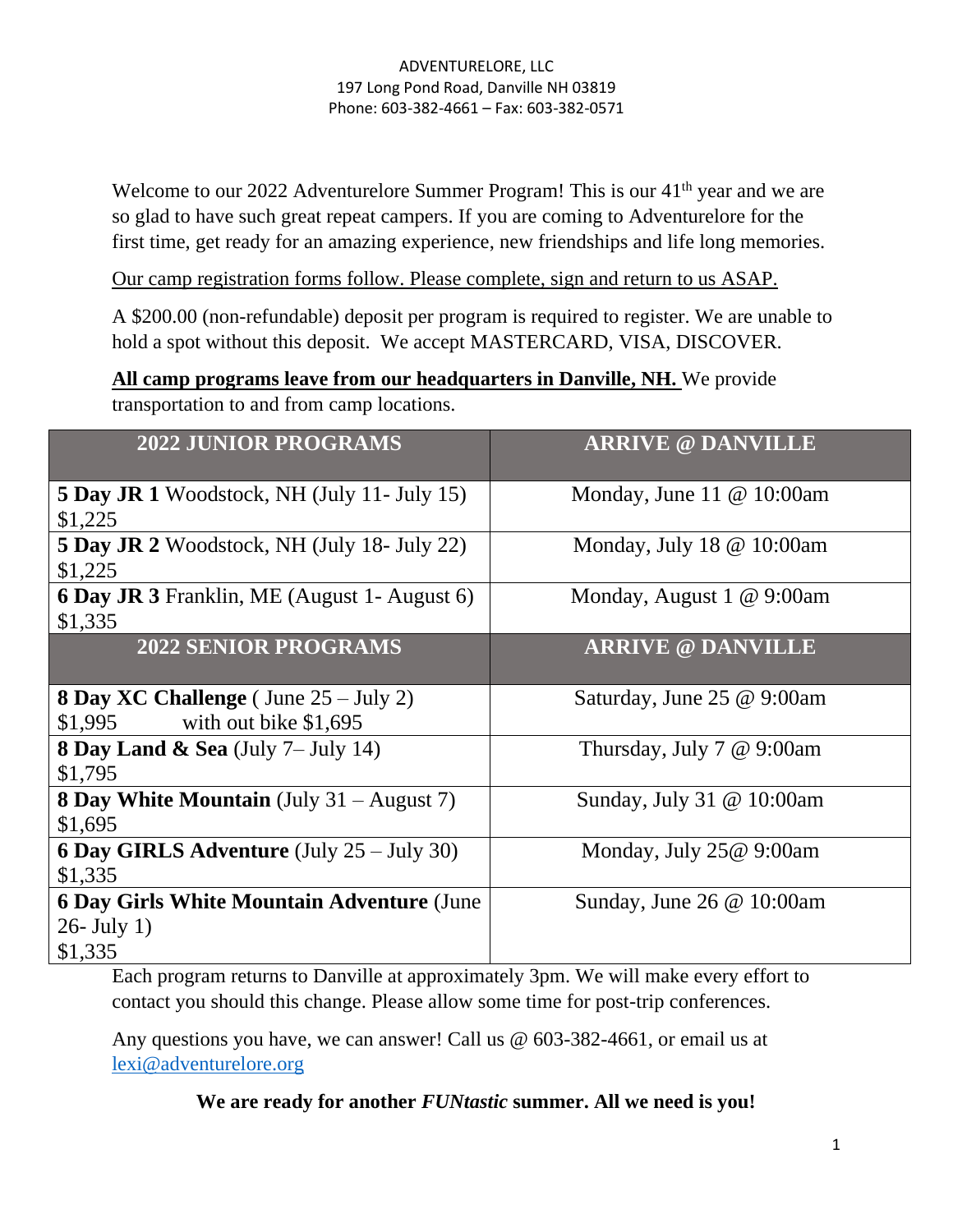We recommend you use a duffle bag for all your child's belongings. On your arrival day, *please bring a backpack with your own lunch, water, bathing suit and towel.*

PLEASE LABEL EVERYTHING! Unclaimed clothing is donated to charity. We are not responsible for lost or stolen valuables. Use of personal cell phones or electronics will not be allowed during programs. Cell phones will be collected by our staff and returned at the end of the program.

ALL PRESCRIPTION MEDICATION MUST BE GIVEN TO ADVENTURELORE STAFF @ REGISTRATION

WHAT TO BRING: again, PLEASE LABEL EVERYTHING!

- \_\_\_ Sleeping bag/ pillow
- $\equiv$  Tent (1-2 person)
- \_\_\_ Mess kit
- \_\_\_ Water bottle
- \_\_\_ Flashlight
- \_\_\_ 2 pairs of sneakers or
- \_\_\_ 1 pair of sneakers/ 1 pair of hiking boots
- \_\_\_ 1 pair of warm socks
- $\frac{1}{2}$  Underwear & socks (for length of trip)
- \_\_\_ Bathing suits (2)
- Beach towels (2)
- \_\_\_ Water shoes/ sandals with straps
- \_\_\_ Shorts/ t-shirts (for length of trip)
- \_\_\_ 2 Dri-fit /wicking t-shirts
- \_\_\_ 2 Sweatshirts/ sweatpants
- \_\_\_ Raincoat
- \_\_\_Hat w/visor
- \_\_\_ Compass

\_\_\_ Swiss army knife (folding type) ONLY on SENIOR trips with staff knowledge

MONEY: campers do not "need" money, but they may wish to bring some for souvenirs, store stops, ice cream, etc.

ITEMS NOT ALLOWED: knives, weapons, slingshots, fireworks, tobacco products of any kind, alcohol and drugs.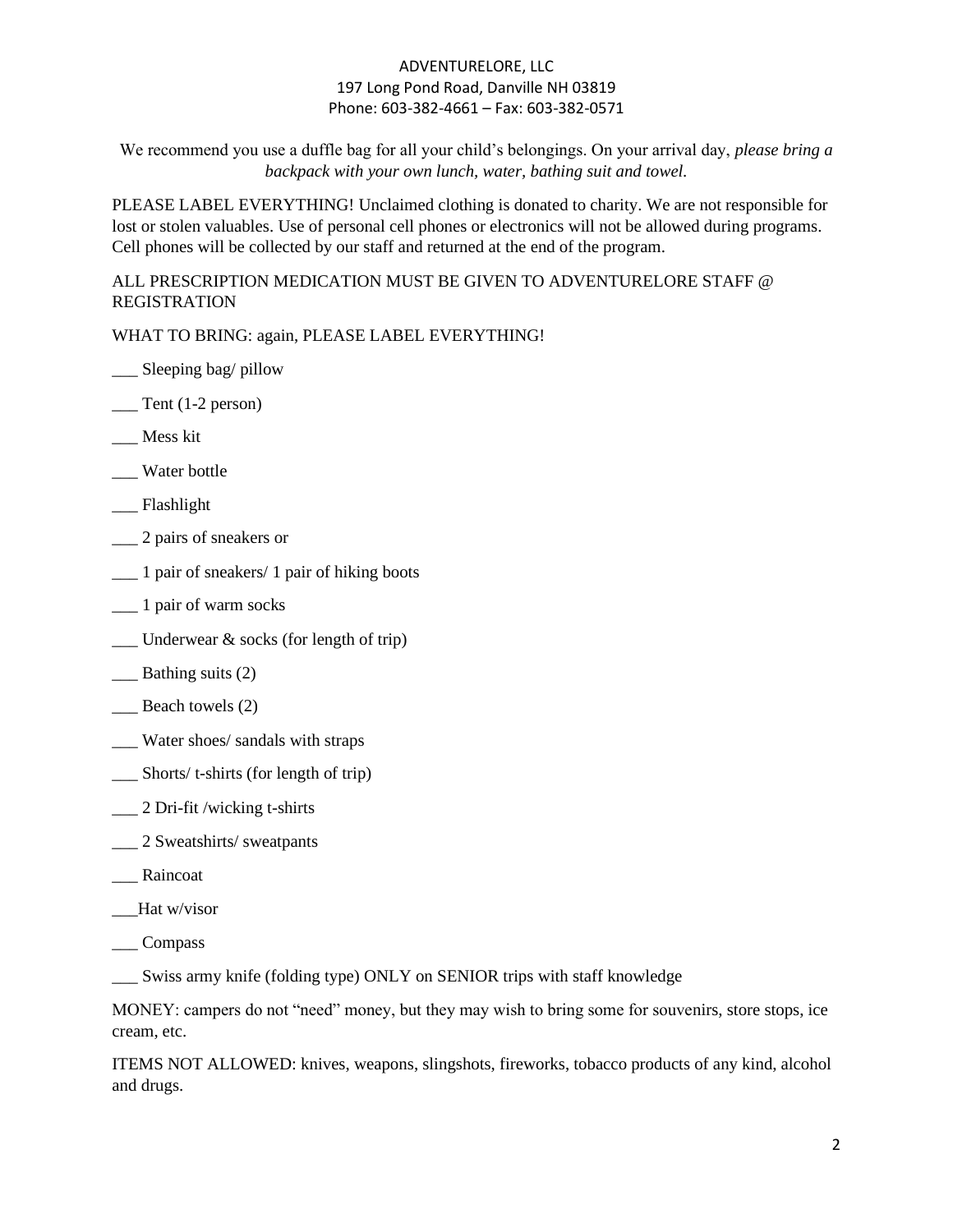| <b>Personal Information</b> |  |            |        |        |            |           |
|-----------------------------|--|------------|--------|--------|------------|-----------|
| Camper's Name               |  |            |        |        |            |           |
| Address                     |  |            |        |        |            |           |
| City, State, Zip            |  |            |        |        |            |           |
| Age                         |  | <b>DOB</b> | Height | Weight | Hair Color | Eye Color |
|                             |  |            |        |        |            |           |

| <b>Parent Information</b> |  |  |
|---------------------------|--|--|
| Parent's Name             |  |  |
| Address                   |  |  |
| City, State, Zip          |  |  |
| Home Phone                |  |  |
| Cell Phone                |  |  |
| <b>Work Phone</b>         |  |  |
| Email                     |  |  |

| <b>Emergency Contact Information</b> |        |  |
|--------------------------------------|--------|--|
| Name:                                | Phone: |  |
| Name:                                | Phone: |  |

| Insurance Information      |  |  |  |
|----------------------------|--|--|--|
| Insurance Company & Policy |  |  |  |
| Number                     |  |  |  |
| Subscriber Name and ID     |  |  |  |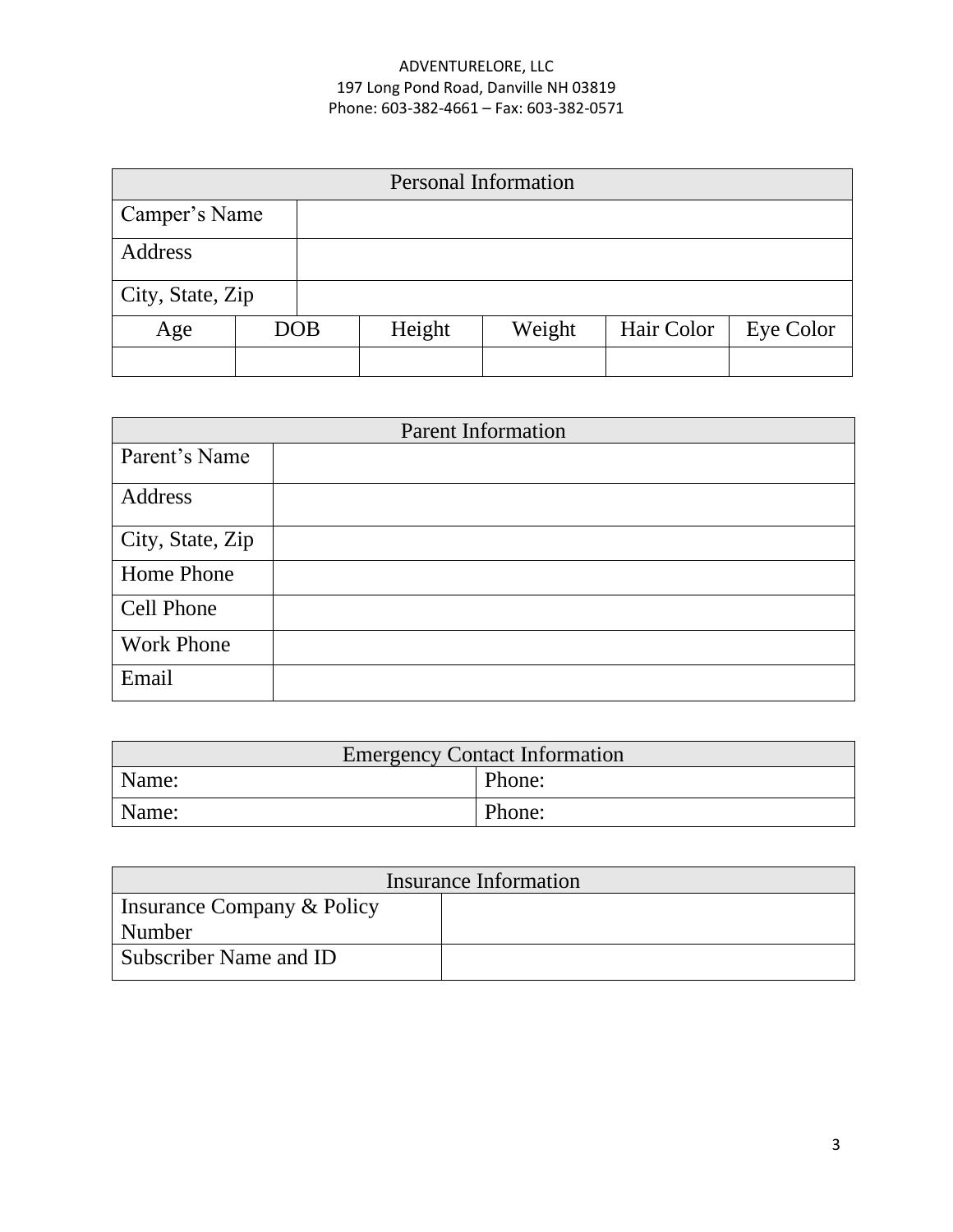| Physician Information            |           |      |      |  |
|----------------------------------|-----------|------|------|--|
| Primary Care Physician           |           |      |      |  |
| Address                          |           |      |      |  |
| City, State, Zip                 |           |      |      |  |
| Phone                            |           |      |      |  |
| Other Physician's (if necessary) |           |      |      |  |
| Specialty                        |           |      |      |  |
| Phone                            |           |      |      |  |
| Other Physician's (if necessary) |           |      |      |  |
| Specialty                        |           |      |      |  |
| Phone                            |           |      |      |  |
| General Health (please circle)   | Excellent | Good | Fair |  |
| Date of last well check-up       |           |      |      |  |
| Date of last Tetanus             |           |      |      |  |

| <b>Medical Information</b> |  |        |                          |
|----------------------------|--|--------|--------------------------|
| Diagnosis                  |  |        |                          |
| Name of Medication         |  | Dosage | <b>Reason for Taking</b> |
|                            |  |        |                          |
|                            |  |        |                          |
|                            |  |        |                          |
|                            |  |        |                          |

Please circle **yes (Y)** or **no** (N) for each of the following:

| Eyeglasses $Y/N$ | Contacts Y/N   | Sleep Walking Y/N |
|------------------|----------------|-------------------|
| Asthma Y/N       | Migraine $Y/N$ | Nightmares $Y/N$  |
| Seizures Y/N     | Enuresis Y/N   | Allergies Y/N     |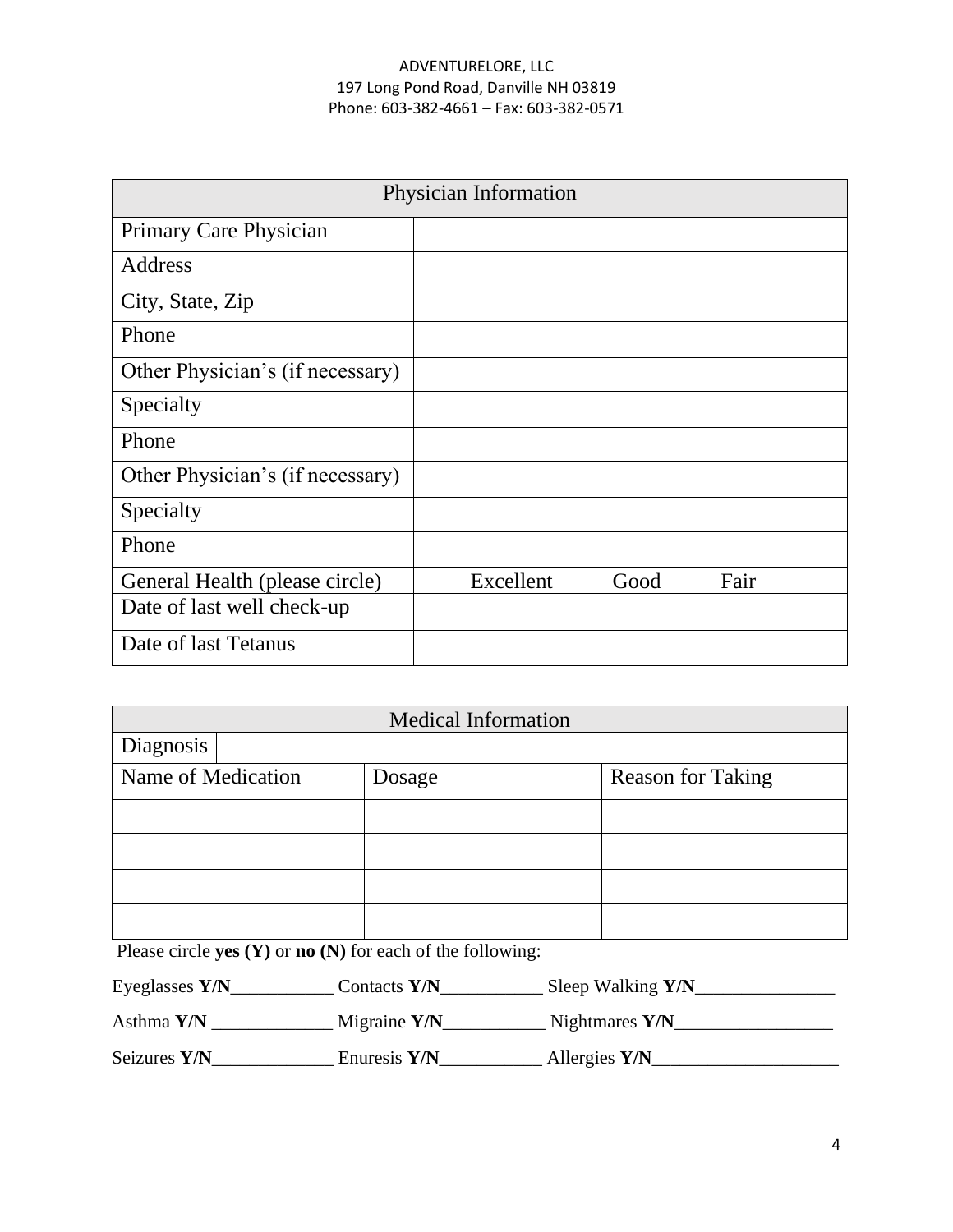Please note any pertinent information related to the physical, medical history or well being of this child. Please include any precautions for medications, any special arrangements or considerations you would like us to know.

To help our staff become familiar with your child, kindly take a few moments and tell us, in your own words, about your child, their strengths and weaknesses, etc. Please be as candid and descriptive as possible, as the more informed we are about each and every child, the better prepared we can be to provide the ideal program experience.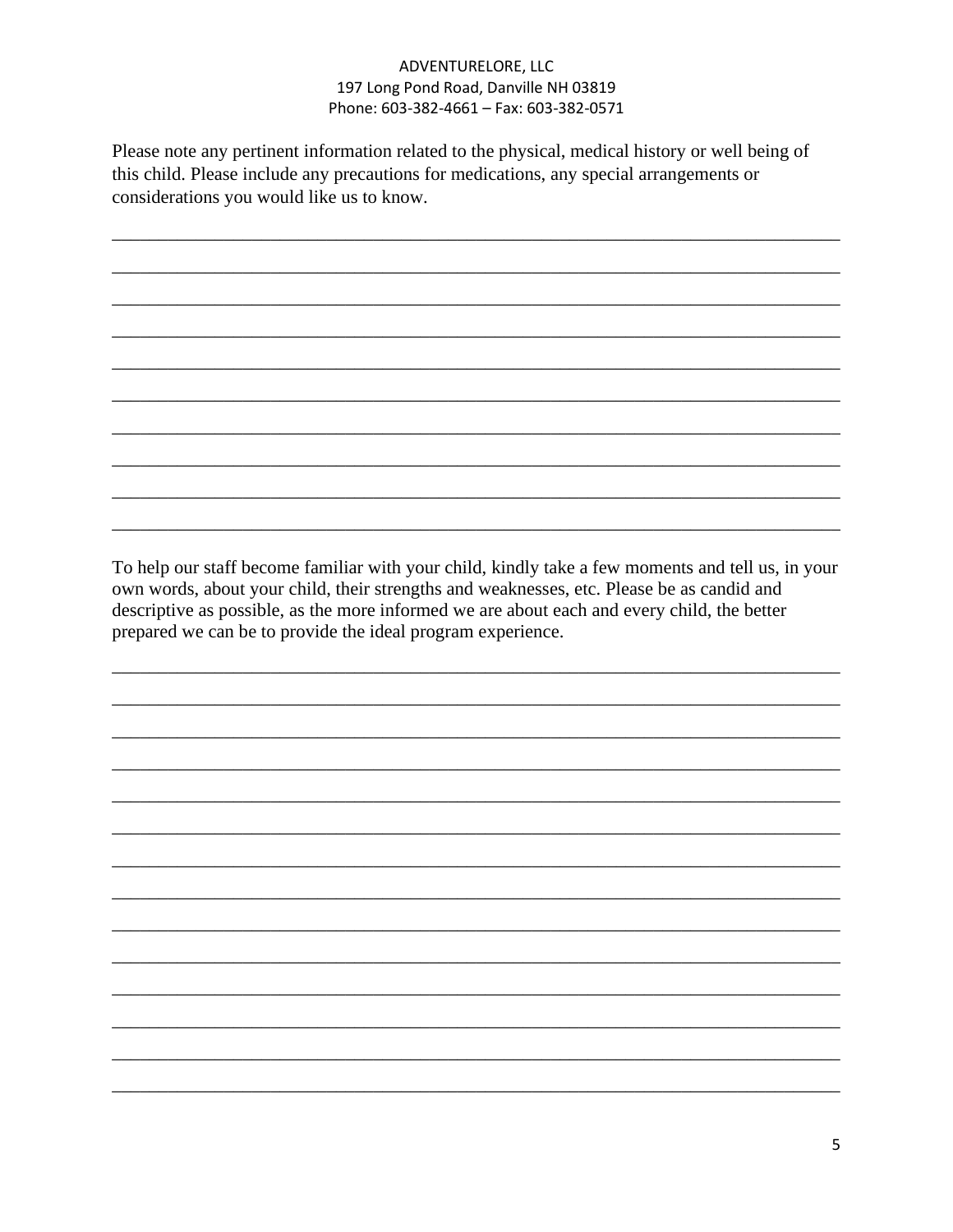#### Acknowledgement of Risk and Liability Release Form

Adventurelore is extremely proud of our safety record. We encourage parents and participants to discuss any safety concerns with us. We bring together a carefully selected, trained and experienced staff to provide quality programs. Safety is of paramount importance. However, despite our best capabilities, the possibility of an accident does exist and it is impossible to guarantee that injury will not occur. Therefore, as a condition of acceptance and participation in our program, we ask that you read and sign this form. In consideration of the services of Adventurelore Programs (including all counseling components), its agents, owners, officers, employees, sub-contracted members and all persons or entities acting in any capacity on its behalf, I agree to release and discharge Adventurelore on behalf of myself, my heirs, assigns, personal representative and estate as follows:

1. I understand and acknowledge the activity my child will engage in bears known and unanticipated risks that could result in injury, illness, disease, emotional distress, death, and/or damage to third parties. The following describe some, but not all risks of injury and/or damage as a result of hiking, canoeing, kayaking, sailing, tubing, camping, bouldering, rock climbing, fishing, wrestling, trampoline use, ropes course, rappelling, bicycling, swimming, boating, white water rafting, games and activities. (Note: your child's participation may not include all of these mentioned activities. In order to insure safety, we reserve the right to alter program formats due to weather and/or other unforeseen circumstances).

2. I agree to accept all risks existing in our activities. My child's participation is purely voluntary, not forced.

3. I agree to hold harmless, release, forever discharge and indemnify Adventurelore from any and all claims, demands, liability and/or actions that may occur with my child's participation in activities including those allegedly attributed to the negligent acts or omissions of Adventurelore.

4. Should Adventurelore or anyone acting on its behalf be required to incur attorney's fees and costs to enforce this agreement, I agree to indemnify and reimburse them for such fees and costs.

5.I certify my child has health, accident and liability insurance to cover any bodily injury or property damage caused while participating in your program. I agree to bear the costs of such damage or injury.

6. I fully understand and acknowledge this agreement includes but is not limited to any bodily injury or property damage sustained on or in connections with the use of any premises, property or real estate owned in whole or in part by Adventurelore.

7.By signing this document, I acknowledge that if anyone is hurt or property is damaged during my child's participation in this program, I will have no right to make a claim or file a lawsuit against Adventurelore, its agents, owners, officers, employees, subcontracted members, or any other person or entity acting in any capacity on its behalf even if they negligently cause such injury or damage.

| Parent Signature | <b>Printed Name</b> | Date |
|------------------|---------------------|------|
|                  |                     |      |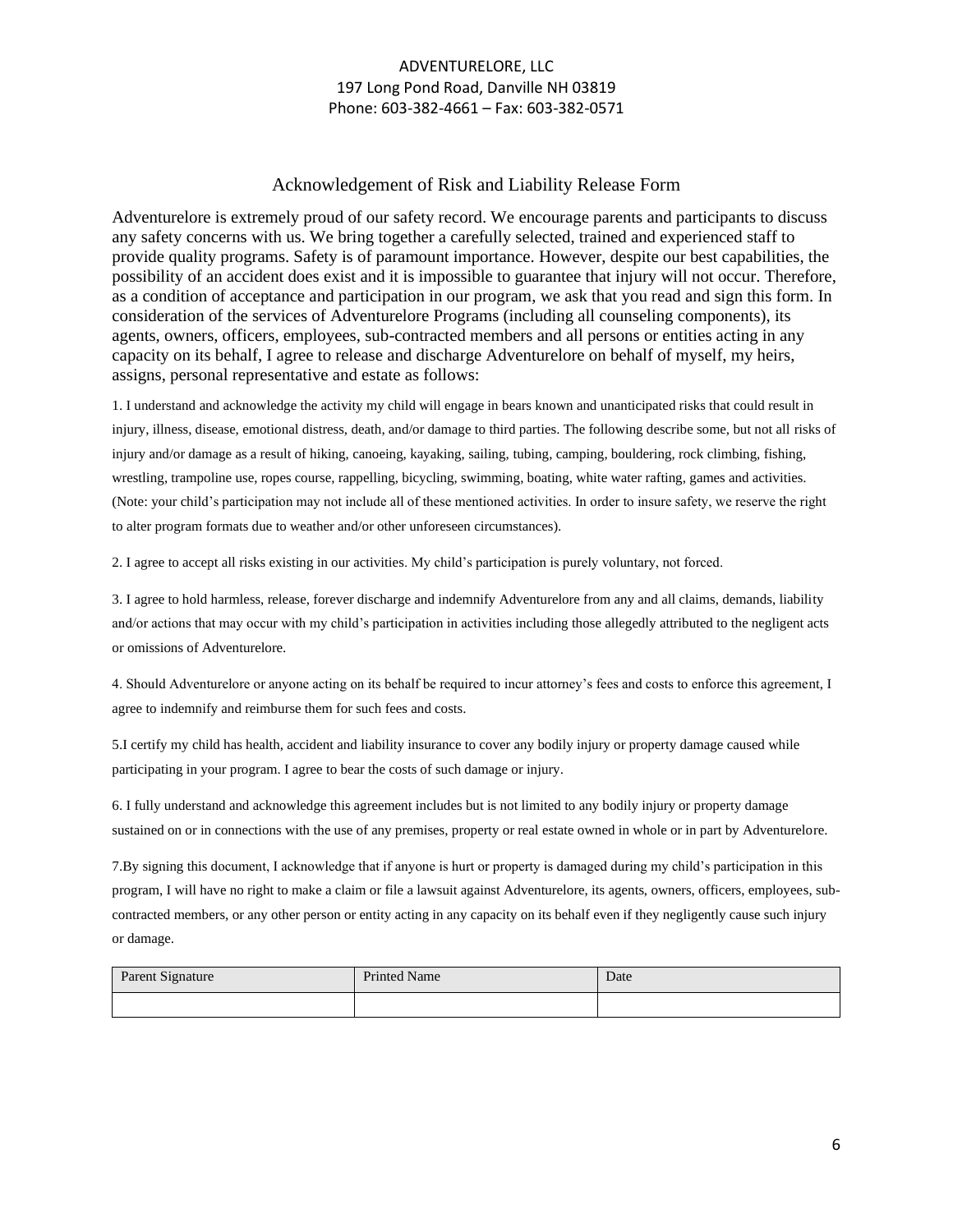| Name of Camper | <b>DOB</b> |
|----------------|------------|
|                |            |

# Consent to Treat and Informed Consent Release

I hereby give my permission for Adventurelore, LLC staff to provide any needed medical treatment for my son/daughter while he/she is attending camp. I specifically, give my permission for necessary care to be given to \_\_\_\_\_\_\_\_\_\_\_\_\_\_\_\_\_\_\_\_\_\_\_\_\_\_\_\_\_\_\_\_\_\_(name of camper) by other medical treatment providers, including but not limited to, emergency services. I attest that my son/daughter has had a physical within the last twelve months and that the physical disclosed no medical conditions, other than those listed above, that would make participation in this camp a risk. I hereby acknowledge that participation in this camp and related activities is at the sole discretion and judgement of the parent or guardian and involves an inherent risk of personal injury. I, on behalf of my son/daughter, hereby assume all such risk. I hereby release and agree to hold harmless Adventurelore LLC, and its employees from all claims, actions, damages and liabilities for personal injury or damage relating to or arising out of any camp activity except where the injury or damage is caused by the gross negligence of the employees.

| Parent Signature | <b>Printed Name</b> | Date |
|------------------|---------------------|------|
|                  |                     |      |

# Photographic Release Form

I, the parent or legal guardian of a child participating in an Adventurelore, LLC camp program hereby authorize Adventurelore, LLC and those acting pursuant to its authority to: (a) Photograph or video my child; (b) Use, reproduce, exhibit or distribute in any form (e.g. brochures, videos, and website or any other form now or hereafter developed) these recordings for advertising purposes.

| Parent Signature | <b>Printed Name</b> | Date |
|------------------|---------------------|------|
|                  |                     |      |